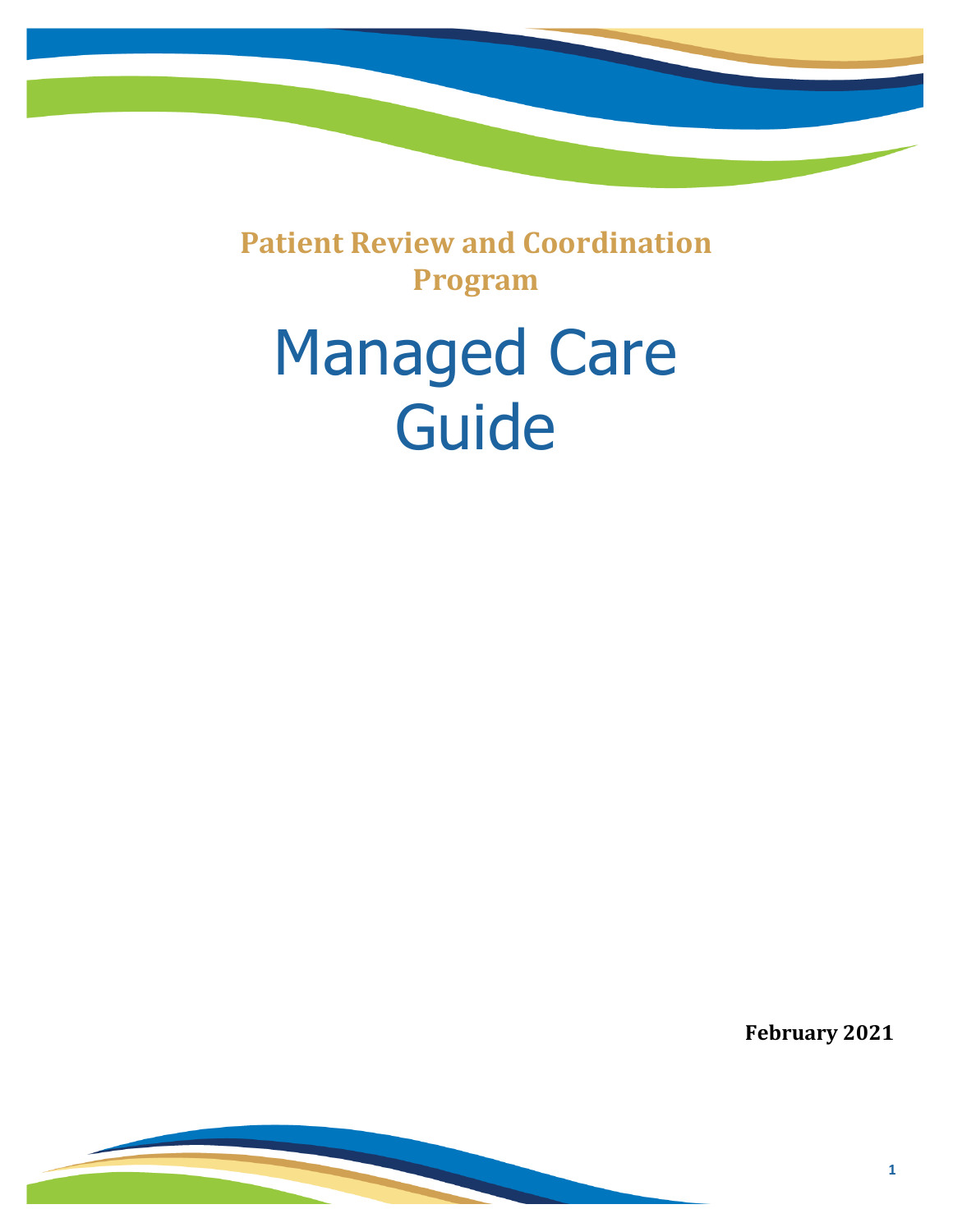### Version 10.0 **Document Change Control Table**

| <b>Author</b>                | Page                  | Change       | Reason                                                                                                                                                                                                                                                                                                                                                                                                                                                                                                                                                                                                                                                                                        | <b>Date</b> |
|------------------------------|-----------------------|--------------|-----------------------------------------------------------------------------------------------------------------------------------------------------------------------------------------------------------------------------------------------------------------------------------------------------------------------------------------------------------------------------------------------------------------------------------------------------------------------------------------------------------------------------------------------------------------------------------------------------------------------------------------------------------------------------------------------|-------------|
| HRSA/<br>DHS/<br><b>OQCM</b> | All                   | Version<br>1 | Creation of document                                                                                                                                                                                                                                                                                                                                                                                                                                                                                                                                                                                                                                                                          | 01/25/2008  |
| HRSA/<br>DHS/<br><b>OQCM</b> | 2 & 3                 | Version<br>2 | Clarify PRC placement for members enrolled in a voluntary<br>health plan and members in an address confidentiality program.<br>Added effective date of amended PRC WAC.                                                                                                                                                                                                                                                                                                                                                                                                                                                                                                                       | 02/28/2008  |
| HRSA/<br>DHS/<br><b>OQCM</b> | 2, 4,<br>5, 7,<br>& 8 | Version<br>3 | Addition of appeal denial and appeal approval letters<br>Clarify plan restriction for Native American and Basic Health<br>Plus members<br>Development of timeline for appeals and hearings                                                                                                                                                                                                                                                                                                                                                                                                                                                                                                    | 09/02/2008  |
| HRSA/<br>DHS/<br><b>OQCM</b> | 4, 7,<br>8,9          | Version<br>4 | Clarification of staying with one MCO for one year<br>Revision of timeline for appeals and hearings<br>Revision of PO Box and zip code                                                                                                                                                                                                                                                                                                                                                                                                                                                                                                                                                        | 9/10/2009   |
| HRSA/<br>DHS/<br><b>OQCM</b> | ALL                   | Version<br>5 | Division Name change from Health and Recovery Services<br>Administration (HRSA) to Medicaid Purchasing Administration<br>$(MPA)$ .<br>System changes to Provider One for benefit query.<br>MCOs' compliance with concurrent notifications to<br>DSHS/MPA/PRC regarding enrollees.<br>Clarification as to provider assignment including name, physical<br>address and telephone number of primary care provider, narcotic<br>prescriber, pharmacy and hospital for nonemergent care.<br>Necessity of National Provider Identification numbers (NPI) for<br>all providers of care included with communications to<br>DSHS/MPA/PRC,<br>Mailbox and contact information changes for DSHS/MPA/PRC. | 07/08/2010  |
| HCA/<br>MPOI/<br><b>SPI</b>  | ALL                   | Version<br>6 | Name Change from Medical Purchasing Administration (MPA) to<br>Health Care Authority. (HCA)<br>MCOs' compliance with concurrent notifications to<br>HCA/SPI/PRC regarding enrollees.<br>Mailbox and contact information changes for HCA/SPI/PRC<br><b>Update of procedures</b><br>Update name of letters<br>Update of what letters to be e-mailed to HCA/SPI/PRC and what<br>letters to be entered on the monthly spreadsheet                                                                                                                                                                                                                                                                 | 06/19/2018  |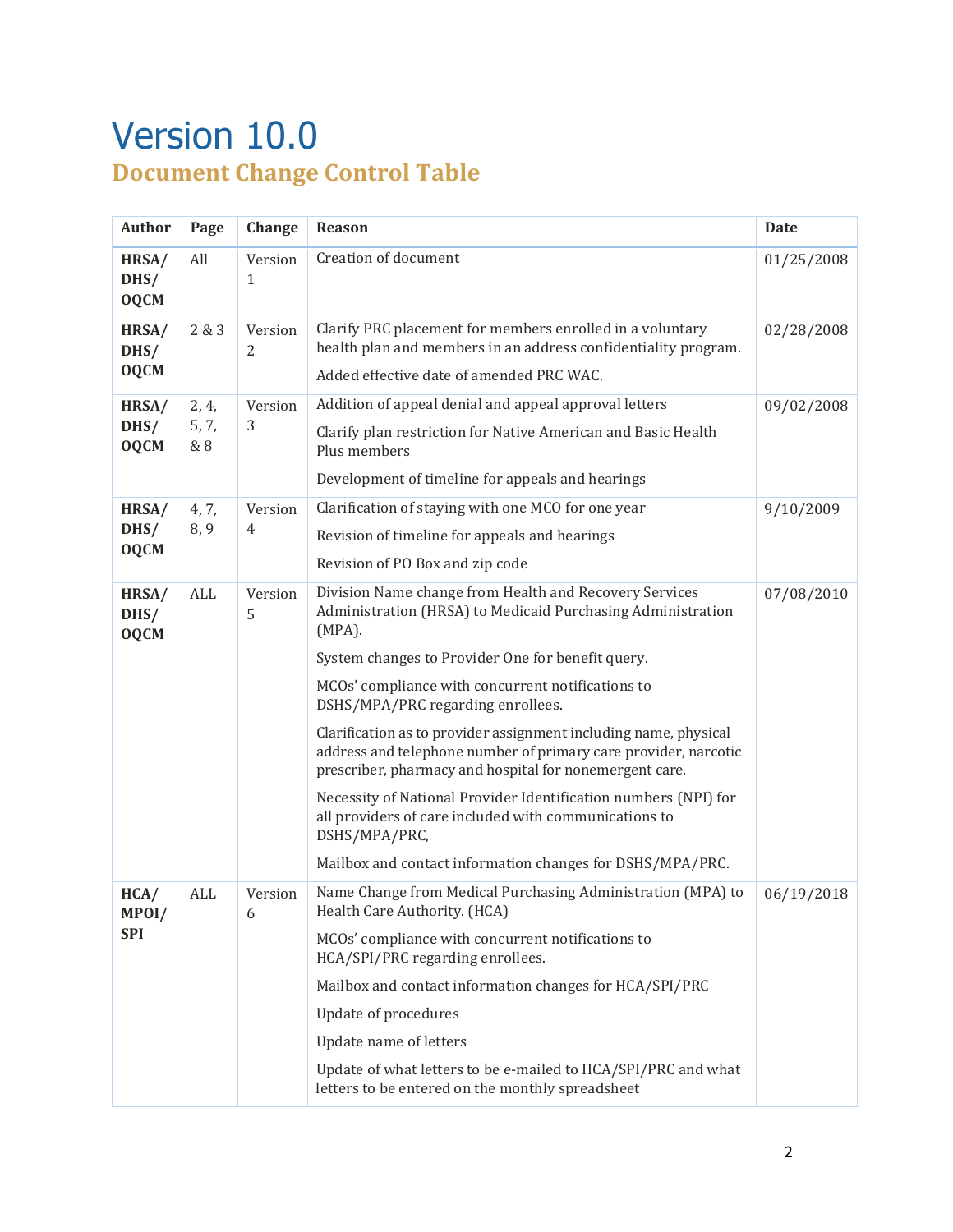| HCA/<br>MPOI/<br><b>MCR</b> | ALL                              | Version<br>7  | Change from Section of Program Integrity to Medicaid<br>Compliance Review within Medicaid Program Operations and<br>Integrity (MPOI)<br>Update to new mailbox and fax number for contact information<br>Update regarding appeal requests verbally and 10-day rule<br>Update of placing client in PRC with a 10-day notice from date of<br>initial placement and/or appeal denial. | 12/17/2018 |
|-----------------------------|----------------------------------|---------------|-----------------------------------------------------------------------------------------------------------------------------------------------------------------------------------------------------------------------------------------------------------------------------------------------------------------------------------------------------------------------------------|------------|
| HCA/<br>MPOI/<br><b>MCR</b> | 5, 8<br>$\overline{4}$<br>7<br>9 | Version<br>8  | Update regarding appeal requests and 10-day rule<br>Exception for staying with MCO for 1 year<br>Added "Switch Plan" letter to monthly spread sheet<br>Updated "Note" regarding when both appeal request and appeal<br>determination to be sent to HCA/MPOI/PRC                                                                                                                   | 01/17/2019 |
| HCA/<br>MPOI/<br><b>MCR</b> | 3<br>8                           | Version<br>9  | Added when MCO PRC Guide will be sent to MCO's<br>Added timeline for Switch Plan letters                                                                                                                                                                                                                                                                                          | 06/09/2020 |
| HCA/<br>MPOI/<br><b>MCR</b> | $\overline{4}$<br>5              | Version<br>10 | Added under Compliance when an enrollee with private<br>insurance is excluded from review for PRC.<br>Appeal update for PRC. Date appeal request was received<br>verbally or in writing. (verbally with no written follow-up from<br>client (CFR update 12/2020).                                                                                                                 | 02/16/2021 |

### **Introduction**

This guide describes the requirements for Managed Care Organizations (MCOs) to develop, manage and maintain a Patient Review and Coordination (PRC) Program. The PRC Program is a health and safety program designed to help medical assistance clients (Apple Health) use health care services appropriately through coordinated health care. When Apple Health clients are enrolled in PRC, they are assigned to one primary care provider (PCP) and/or one controlled substances prescriber, one pharmacy for all prescriptions and/or one hospital for nonemergent care, and/or other providers such as a mental health professional, dental, or any

combination of providers to facilitate the client's health care.

Washington Administrative Code (WAC) 182-501- 0135 authorizes contracted MCOs to review Apple Health client records and enroll them in a PRC program.

This guide will be updated and sent to the MCO's whenever the guide is updated with any new PRC guidelines. All updates to the document are tracked in the Document Change Control Table. The guide is also available under Forms and Publications.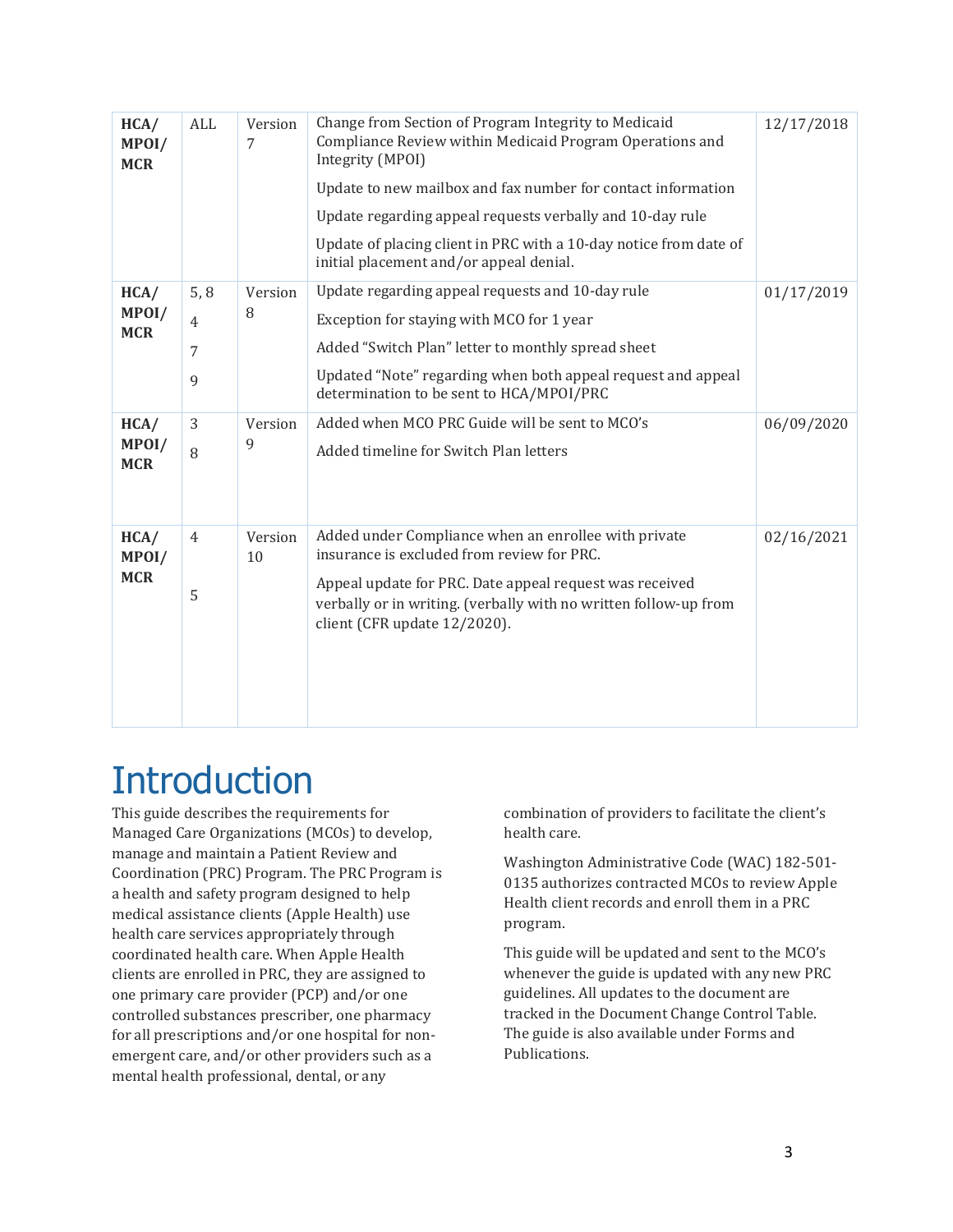### **Compliance**

MCOs must develop policies and procedures and ensure compliance with WAC 182-501-0135. HCA/MPOI/PRC staff is available to provide technical assistance for developing, implementing, and maintaining MCO policies and procedures.

At a minimum, MCO policies and procedures must include the following information:

- How enrollees are identified for the PRC Program. Excluding enrollees with private third-party insurance.
- Guidelines for appropriate utilization of medical services, products, and resources.
- Process for placing enrollees in the PRC Program, including a review of medical necessity.
- Process for placing an enrollee under 18 in the PRC program (HCA/MPOI/PRC must approve of the placement before an enrollee under 18 can be placed in PRC).
- The process for sending notices to enrollees.
- Notification and coordination with health care providers; and
- The appeals and hearings process and coordination with HCA/MPOI/PRC.

#### **Client Letters**

MCOs must develop enrollee notification letters. Refer to WAC 182-501-0135 for guidance in the development of letters. Format and content of all enrollee letters must have prior approval from HCA/MPOI/PRC. The following letters are required for enrollees that the MCO is considering for placement in the PRC program.

#### 1) Letter of concern that includes:

- a. General information about the program.
- b. Reason for concern related to enrollee's use of medical services.
- c. Guidelines for appropriate utilization of health care services, products, and resources; and
- d. Education and explanation of medically necessary use of services, products, and resources.
- 2) PRC placement letter (Initial Placement) that includes:

**NOTE:** All communications to HCA/MPOI/PRC are required to contain all National Providers Identification numbers (NPI) of providers including:

- Assigned primary care provider.
- Specific clinic (to which PCP is associated). oPrescriber of controlled medications. oPharmacy.
- Hospital for non-emergent care.
- a. Reason for PRC placement, including State criteria regarding appropriate utilization of health care services.
- b. General information about the PRC Program.
- c. Length of PRC placement.
- d.Requirement that enrollees stay with the same MCO for one year (exceptions include: a voluntary MCO program, Move outside MCO service area, Native American or in an address confidentiality program).
- e. Appeal and hearing rights.

**Note:** An enrollee placed in the PRC Program must remain in the program regardless of whether the enrollee changes MCOs or becomes Apple Health Fee for-Service client (FFS). Family members are excluded from the requirement to stay with the same MCO for a year.

- 3) Initial provider assignment letter or combined PRC placement letter/initial provider assignment letter that includes:
	- a. Assigned primary care provider, one pharmacy for all prescriptions, controlled substances prescriber, hospital for nonemergent care, starting 10 days from the date of initial provider assignment letter or combined PRC placement letter/initial provider assignment letter.
	- b.Notification that the assignment to PRC is for one year.

**Note:** Enrollees have 30 days from the start of any assignment to change any provider if the enrollee did not choose the provider.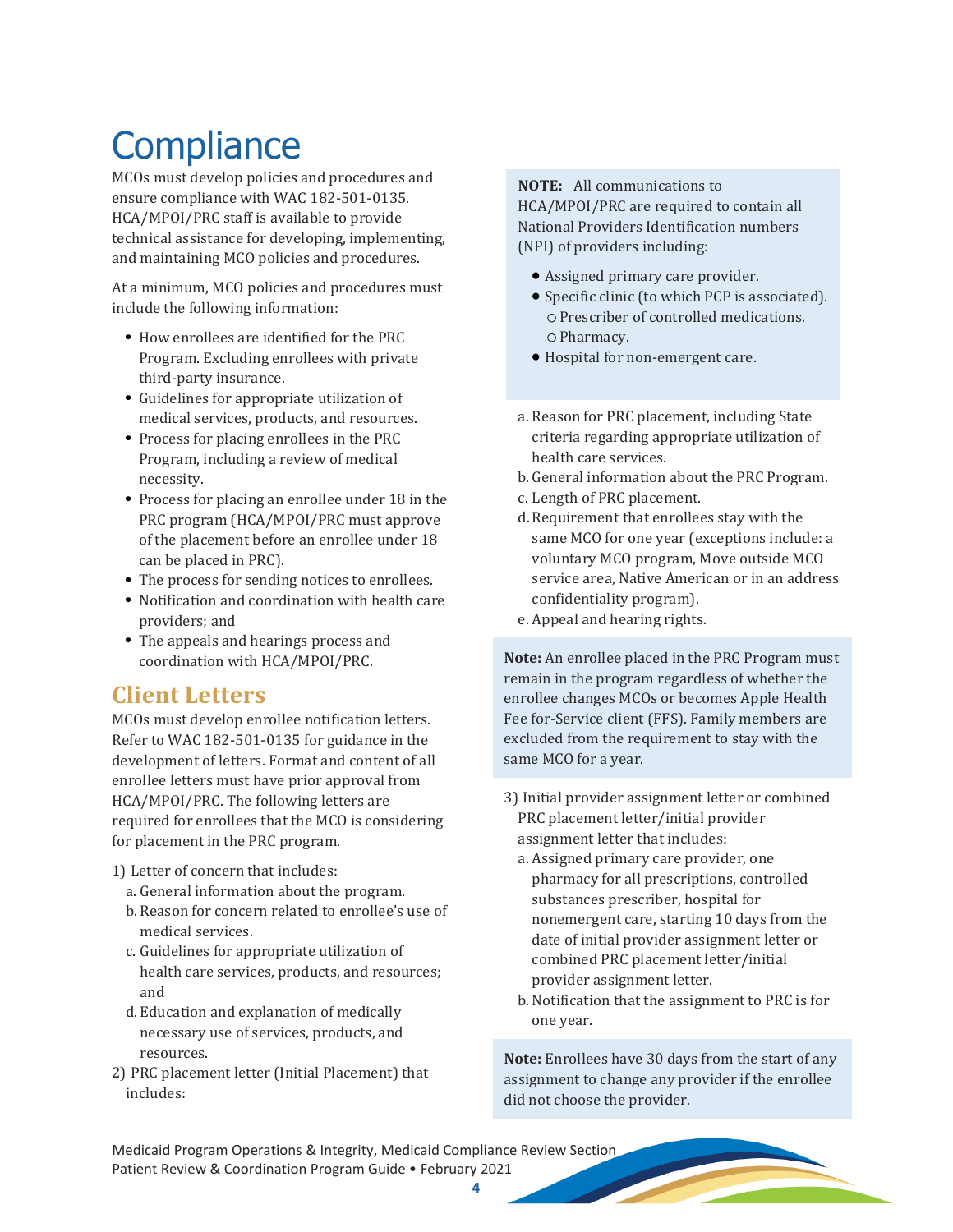- 4) Change in provider (Provider Change) letter that includes:
	- a. New assigned primary care provider, pharmacy, controlled substances prescriber and hospital, if applicable.
	- b. The name, phone number, physical address for each new provider; and
	- c. Effective date of change of assignment.

**Note:** The National Provider Number (NPI) for all assigned providers are not included on any communications forwarded to enrollee members.

- 5) Continued PRC placement letter (Continued Placement) that includes:
	- a. Reason for the continued PRC Program placement.
	- b. Length of continued PRC placement; and
	- c. Appeal and hearing rights.

HCA recommends that the letter include the following: explanation of the criteria per WAC 182-501-0135 for medical services, the enrollee's record of healthcare utilization that meets or

exceeds the guidelines, other factors which support continued placement including at-risk behaviors involving harm to self or others, addictions or abuse involving drugs or alcohol, noncompliance and/or disruption of provider services associated with broken medication contracts.

- 6) End of PRC placement letter *or "end of restriction"* after review of records has established appropriate patterns of health care utilization should include the following: a. Effective end date.
- 7) Current PRC client (Switch Plan) who is newly enrolled in MCO letter that includes:
	- a. Welcome PRC enrollee to the new MCO.
	- b. Remind enrollee of continued placement in the PRC Program.
	- c. Include current or new assigned primary care provider, pharmacy, controlled substances prescriber, hospital for non-emergent services and/or other provider(s).
- 8) Appeal Acknowledgment Letter which includes:
- a. Date appeal request was received verbally or in writing. (verbally with no written follow-up from client (CFR update 12/2020).
- b.If 10-day rule applies
- c. How long appeal can take
- d.Information on where more medical information can be sent.
- 9) Appeal Upheld PRC placement letter that includes:
	- a. Denial of appeal request.
	- b. Placement or continued placement in the PRC Program; (Initial placement 10 days from date of appeal denial if 10-day rule applied when appeal requested)
	- c. State hearing rights.
- 10) Appeal Overturn PRC removal letter that includes:
	- a. Removal of enrollee from the PRC Program
	- b. Enrollment in Case Management (if applicable)

**NOTE** Concurrent notification of PRC enrollment information and any status changes concerning enrollees in PRC must be sent HCA/MPOI/PRC and as appropriate, associated MCOs. All communications must maintain confidentiality per HIPAA requirements.

#### **Enrollee Educational Materials**

MCOs shall develop educational materials for PRC enrollees, which have been approved by HCA/MPOI/PRC to include:

- a.Explanation of appropriate use of health care services.
- b.Placement with assigned providers.
- c. Placement period.
- d.Reference to WAC 182-501-0135; and
- e.Appeal and hearing rights.
- 1) Explanation of the appropriate use of healthcare services including:
	- a. Placement with an assigned provider and that all primary care services must be accessed through assigned provider/clinic.
	- b. Placement with one pharmacy for all prescriptions, and/or one hospital for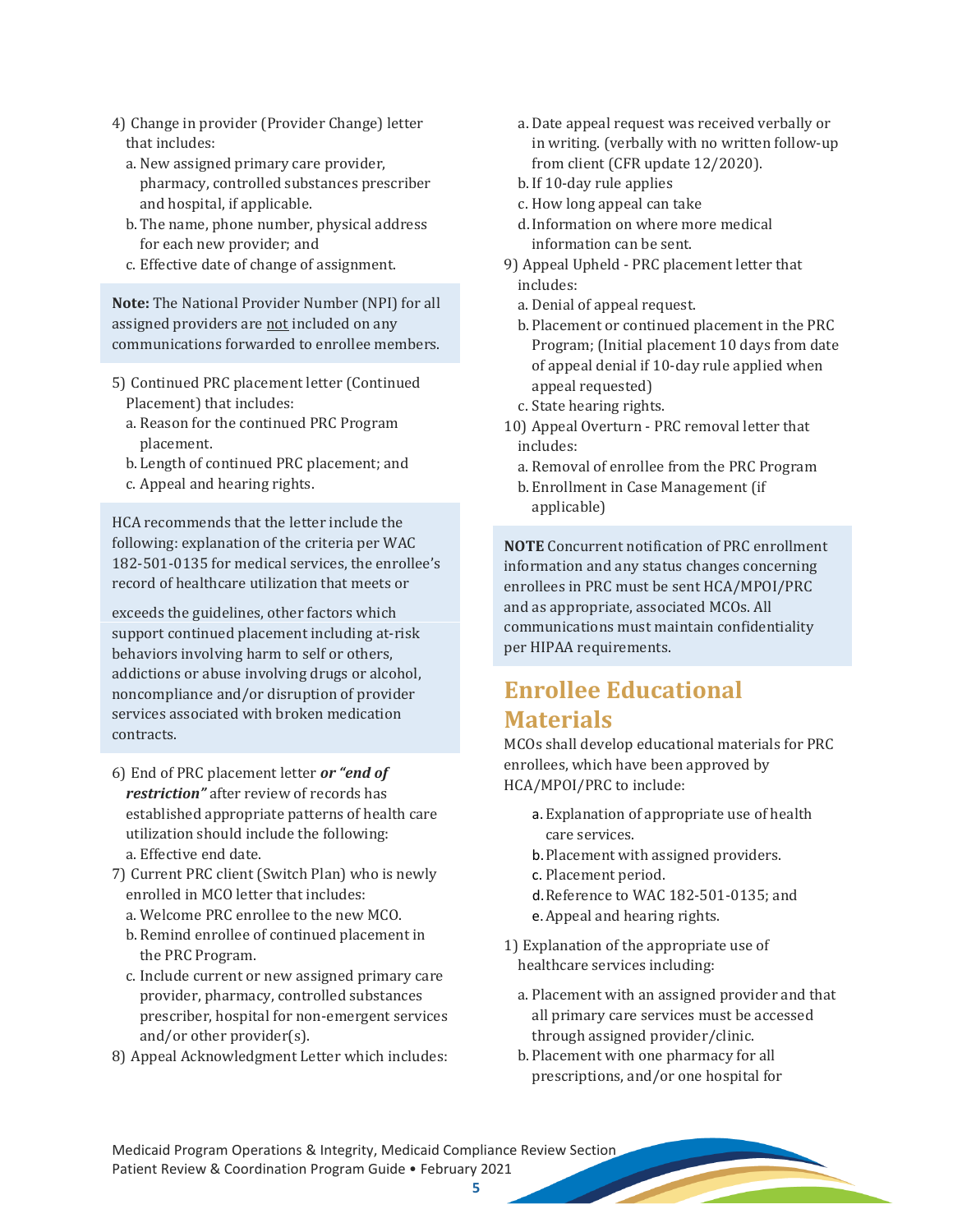nonemergent care and/or one controlled substance prescriber.

- c. The need to obtain referrals from the enrollee's assigned PCP/clinic for services other than primary care.
- d.Warning that accessing services without the referral might result in enrollee being responsible for payment of services.
- e. The period the enrollee will be in the PRC program.
- 2) A list of services that do not require a referral, such as dental, optometry, mental health, drug and alcohol treatment, medical equipment, and family planning.
- 3) Specific educational materials on accessing mental health services and drug and alcohol treatment, including phone numbers and/or email contact information.
- 4) Discussion about the appropriate use of the emergency department.
- 5) MCO contact information, including availability of care coordination services.
- 6) Reference to WAC 182-501-0135.
- 7) Appeal and hearing rights.

#### **Provider Educational Materials**

The MCO shall develop educational materials for providers including the MCO's pharmacy benefit manager. MCOs may use provider manuals, provider newsletters, and other materials to educate network providers about the PRC program. At a minimum, include:

- 1) General information about the PRC program: a. Explanation of what it means when enrollees are placed in the PRC program.
	- b. Explanation regarding the established guidelines for appropriate utilization of medical services, products, and resources. c. Reference to WAC 182-501-0135.
- 2) Specific information regarding how the provider can find out if an enrollee is in the PRC program and to which providers the enrollee is assigned.
- 3) The process to follow when referring a PRC enrollee to a specialist.
- 4) The steps the pharmacy should take if a PRC enrollee shows up at an unassigned pharmacy.
- 5) Information for referring enrollees to PRC.
- 6) Criteria per WAC 182-501-0135.

| e http://test.providerone.wa.gov/i3uat/CNSIControlServlet                    |                                                                                                                       | $ v $ $ v $<br>$\vert x \vert$                                             | Live Search                                       |
|------------------------------------------------------------------------------|-----------------------------------------------------------------------------------------------------------------------|----------------------------------------------------------------------------|---------------------------------------------------|
| Favorites Tools Help<br>Edit<br>View<br>File                                 |                                                                                                                       |                                                                            |                                                   |
| दरि<br>88 -                                                                  | Benefit Enquiry<br>$\times$                                                                                           |                                                                            | ☆ · 同 · 曲 · Prege · ⊙ Tools ·                     |
| PRR - Client Info                                                            |                                                                                                                       |                                                                            |                                                   |
| My<br><b>Provider</b> She<br><b>Admin</b><br><b>Provider</b><br><b>Inbox</b> | <b>Claims</b><br><b>Reference</b><br><b>Client</b>                                                                    | <b>Drug</b><br>Rate<br>PA<br><b>TPL</b><br><b>Rebate</b><br><b>Setting</b> | Managed<br>Cash<br>Care<br><b>Receipt</b>         |
| Welcome                                                                      |                                                                                                                       |                                                                            | Links: -Select-                                   |
| 2 <sup>1</sup><br>Client Id: ########WVA<br>$\mathbf{v}$<br>Menu             | Path: MyInbox/ Client List/ Demographic Detail/ Client Eligibility Inquiry/ Client Benefit Level<br>Name: Client Name |                                                                            |                                                   |
| Printer Friendly Version                                                     |                                                                                                                       |                                                                            |                                                   |
| Message(s):                                                                  |                                                                                                                       |                                                                            |                                                   |
|                                                                              |                                                                                                                       |                                                                            |                                                   |
| <b>Restricted Client Information</b>                                         |                                                                                                                       |                                                                            |                                                   |
| <b>Provider Name</b><br>A V                                                  | <b>Provider Phone Number</b><br>$\triangle$ $\triangledown$                                                           | <b>Period Start Date</b><br>A V                                            | <b>Period End Date</b><br>$\blacktriangle \nabla$ |
| First Provider Name                                                          | (###) ###-####                                                                                                        | 05/23/2005                                                                 | 12/31/2999                                        |
| Second Provider Name                                                         | (###) ###-####                                                                                                        | 02/03/2005                                                                 | 12/31/2999                                        |
| Third Provider Name                                                          | (###) ###-####                                                                                                        | 05/26/2005                                                                 | 12/31/2999                                        |
| Fourth Provider Name                                                         | (###) ###-####                                                                                                        | 02/01/2004                                                                 | 12/31/2999                                        |
| <b>Fifth Provider Name</b>                                                   | (###) ###-####                                                                                                        | 02/03/2005                                                                 | 12/31/2999                                        |
| 12<br>Go<br>Viewing Page 1 Next >><br><< Prev                                | Page Count<br>SaveToXLS                                                                                               |                                                                            |                                                   |
|                                                                              |                                                                                                                       |                                                                            |                                                   |
| Message(s): Client is restricted to certain Providers                        |                                                                                                                       |                                                                            |                                                   |
|                                                                              |                                                                                                                       |                                                                            |                                                   |
| Page ID: pgProvMedicaid(Client)                                              |                                                                                                                       |                                                                            |                                                   |
|                                                                              |                                                                                                                       |                                                                            |                                                   |
|                                                                              |                                                                                                                       |                                                                            |                                                   |
|                                                                              |                                                                                                                       |                                                                            |                                                   |
|                                                                              |                                                                                                                       |                                                                            |                                                   |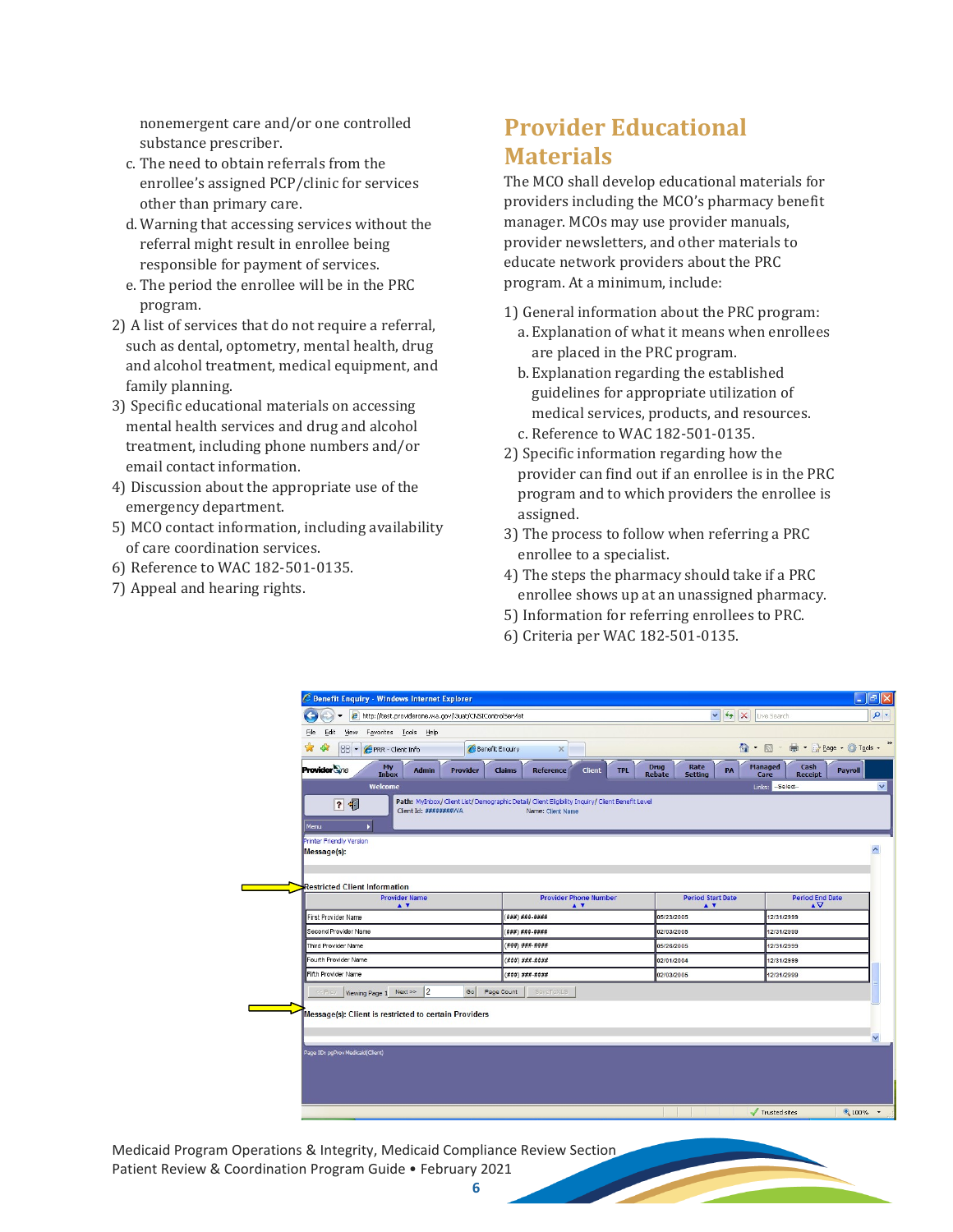## Coordination of PRC Placement

Enrollees are required to remain in the same MCO for one year unless they move outside the MCO's service area and the MCO is not available in the new location, or the assigned provider no longer participates with the MCO and is available in another MCO. Placement with the same MCO for one year is applicable at any time during the restriction period if an enrollee is placed in PRC by an MCO, if the enrollee goes from FFS to an MCO, or if an enrollee goes from one MCO to another MCO.

The following enrollees are excluded from the requirement to stay with the same MCO for one year:

- 1) Enrollees in the Address Confidentiality Program (ACP), a program designed to protect domestic violence clients.
- 2) Native American enrollees.

Coordination of enrollee placement is essential for the health and safety of the enrollee. MCOs must:

- Coordinate concurrent PRC placement and provider assignment information with HCA/MPOI/PRC.
- Communicate in a timely manner with other MCOs to facilitate coordinated care for PRC enrollees who change MCOs.
- Coordinate with other private and public health care organizations, including DSHS administrations. MCOs may release information to other covered entities such as providers, or hospitals, or a business associate of the covered entity acting on behalf of the covered entity if:
	- 1.A common relationship exists between the individual whose personal health information (PHI) is being disclosed and the Covered Entity.
	- 2.The PHI being disclosed pertains to such a relationship.
- 3.The PHI will be used for the purpose of treatment, payment, and/or health care operations.
- 4. The PHI disclosed is the minimum necessary amount needed to perform the task.

The MCO may choose to place the enrollee in the PRC program at any time during the month. Provider One enables updates to be made daily and the status effective immediately. MCO provider assignments in Provider One can be updated daily and therefore, enrollees who leave a MCO, enroll in another MCO, or become FFS will remain in the PRC Program.

The following list includes the letters to be emailed to HCA/MPOI/PRC at the same time the letter is mailed to the enrollee. Including:

- PRC placement /provider assignment letter
- Appeal Acknowledgement letter
- Appeal denial letter
- Appeal approval letter

The following letters will be entered onto the monthly spreadsheet, which is due by the 10<sup>th</sup> of each month thru MC Tracker.

- Change in provider assignment letter
- Continued PRC placement
- End of PRC placement
- PRC Placement /Provider assignment letter
- Switch Plan

**Note:** Enrollee identifying information such as date of birth (DOB) or Provider One Client ID is not required on enrollee letters. However, notifications sent directly to HCA/MPOI/PRC require this information to correctly identify and update the status of enrollees in Provider One.

### New MCO Enrollee Already in PRC

A situation where an enrollee's assigned providers are entered in Provider One and *then* the enrollee changes to another MCO, the new MCO may locate the PRC enrollment information in Provider One.

MCOs will need to check Provider One [t](https://www.waproviderone.org/)o determine if a new PRC enrollee has joined their MCO. Specifically, a PRR indicator is passed to the MCO on the 834 file daily. It can be found in the 2300 loop in the HD segment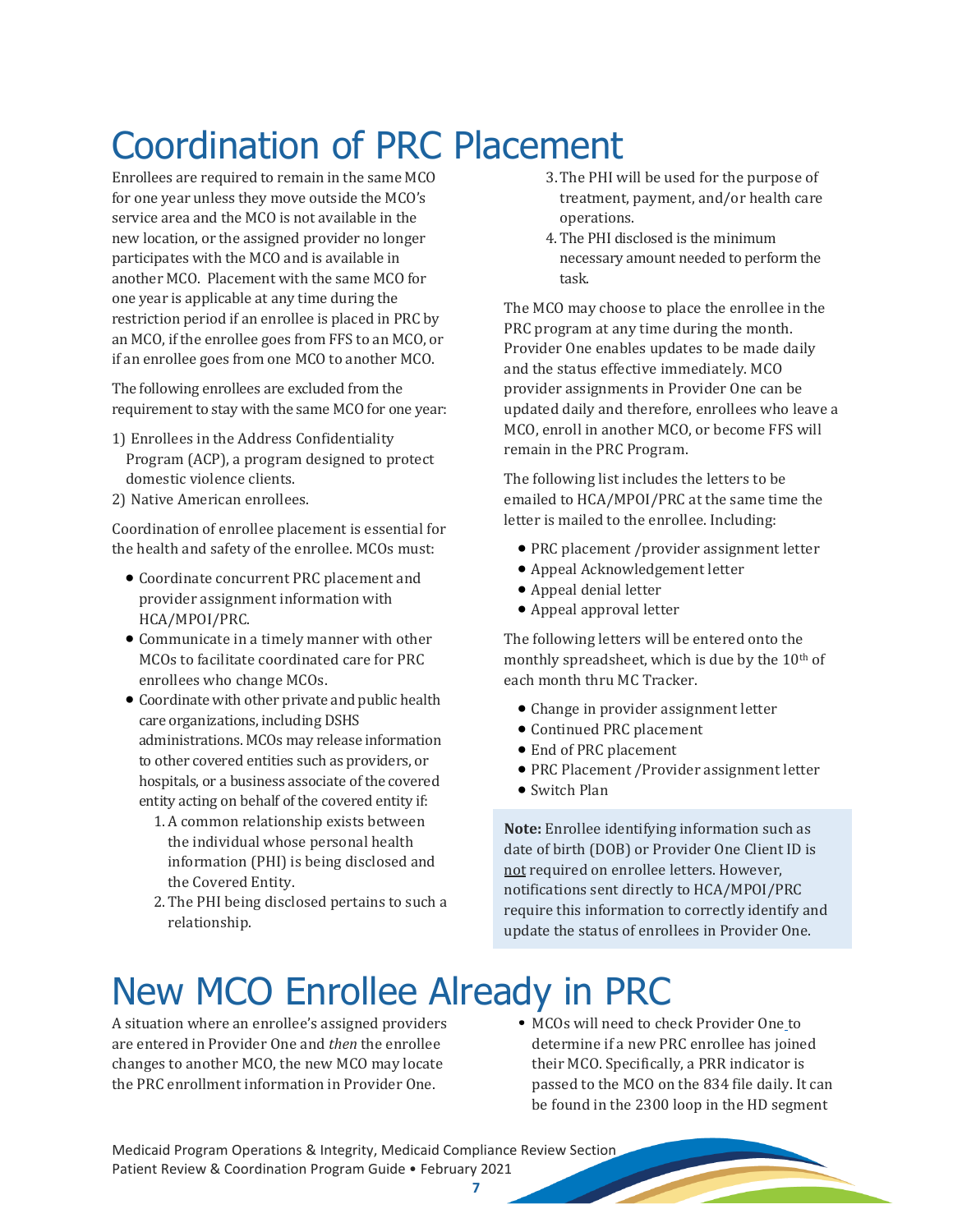on the 9th data element. This results in a monthly enrollment roster with the indicator Y for PRR (PRC) or N for not restricted on the file.

The MCOs are responsible to determine if the assigned providers are network providers. The MCO should send a "Switch Plan" letter to the assigned provider (s) and enrollee. If the assigned providers need to be changed, MCOs must work with the enrollee to make the

### Appeals and Hearings **MCO Enrollee Appeals and Administrative Hearings about PRC Placement**

**General Points:** 

- Managed care enrollees must exhaust the MCO's internal appeal process prior to requesting an Administrative Hearing.
- Managed care enrollees cannot change MCO's until the appeal or Administrative Hearing is resolved and there is a final ruling.
- Managed care enrollees may also file an expedited appeal with the MCO.

#### Enrollee Requests an Appeal with the MCO about PRC Placement

The enrollee has 60 days from the date of the PRC restriction notice to request an appeal about PRC placement through the MCO appeal process.

If the enrollee files an appeal about PRC placement within 10 days of the date of the PRC restriction notice, the enrollee is not placed in PRC during the processing of the appeal.

- If the enrollee appeal is upheld (i.e., the enrollee is successful in his/her quest to remain out of PRC) the enrollee is not placed in the PRC program and an "appeal overturned" letter is sent. The enrollee may be placed in the MCO's case management or care coordination program.
- If the enrollee appeal is denied (i.e., the appeal decision is to place the enrollee in PRC) the enrollee is placed in PRC 10 days from the

necessary changes to comply with the guidelines as established by WAC 182-501- 0135. Switch Plan letters should be sent to the new PRC enrollee within 5 business days after receipt of the Switch Plan spreadsheet from HCA.

date of the appeal decision letter and the appeal decision letter is sent to the enrollee.

If the enrollee files an appeal about PRC placement between 11 and 60 days of the date of the PRC restriction notice, the enrollee is placed in PRC during the processing of the appeal.

- If the enrollee appeal is upheld (i.e., the enrollee is successful in his/her quest to remain out of PRC) the enrollee is removed from the PRC program and an "overturned" appeal decision letter is sent also telling the enrollee of the removal date from PRC. The enrollee may be placed in the MCO's case management or care coordination program.
- If the enrollee appeal is denied (i.e., the appeal decision is to place the enrollee in PRC is upheld) the enrollee remains in PRC and an appeal decision letter is sent to the enrollee.

#### Enrollee Requests an Administrative Hearing about a Denied PRC Placement Appeal

The enrollee has 120 days from the date of the MCO appeal denial decision letter to request an Administrative Hearing about the decision of the MCO to place the enrollee in PRC.

If the enrollee files an Administrative Hearing request within 10 days of the date of the denied appeal decision letter and the enrollee had filed the appeal request within 10 days of the Initial Placement letter, the enrollee is not placed in PRC while awaiting the hearing.

• If the Administrative Hearing decision is to overturn the appeal (i.e., the enrollee is